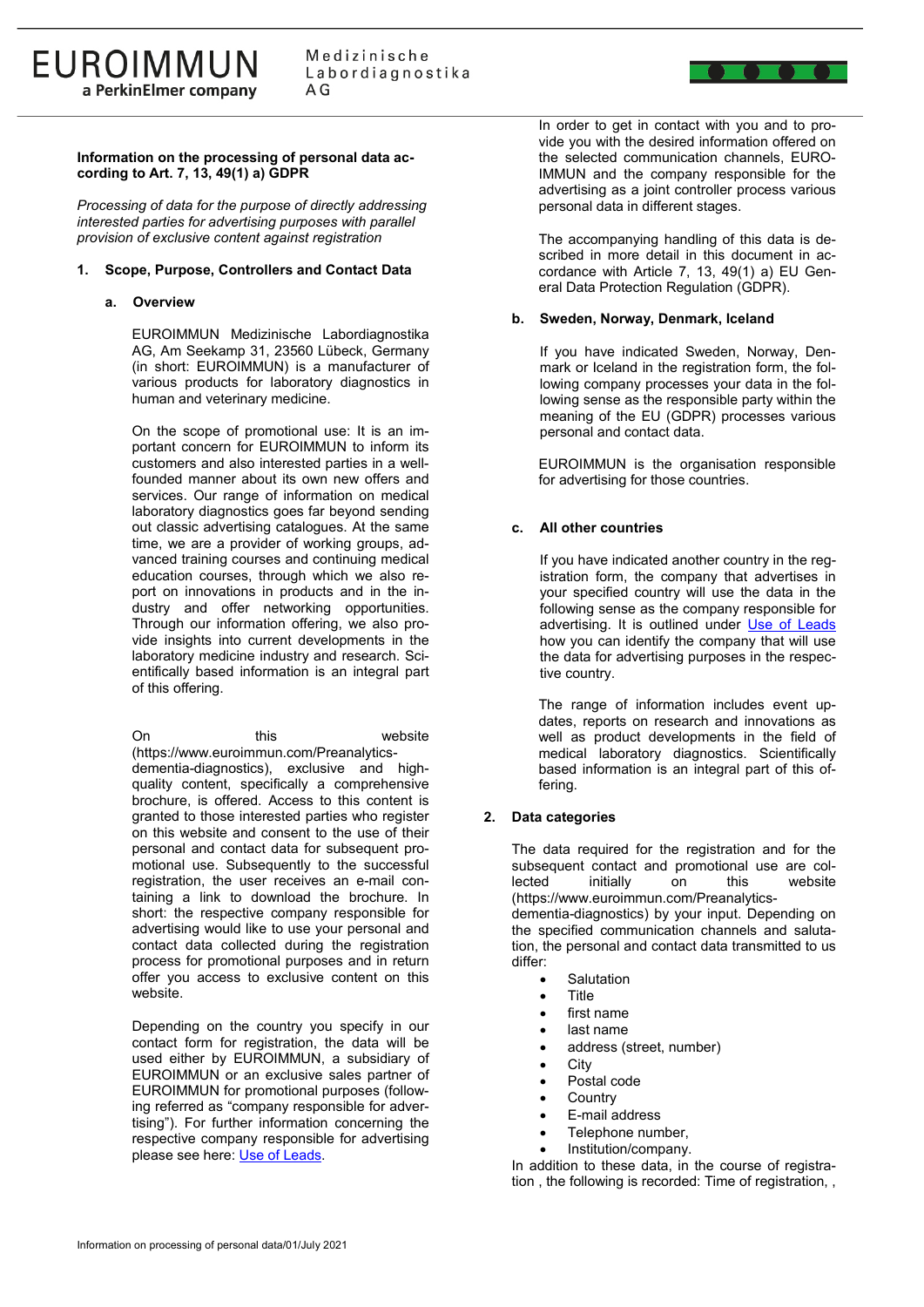

the time of confirmations via the web form registration form and the IP address.

**EUROIMMUN** 

a PerkinElmer company

This website is hosted and provided by EUROIM-MUN. The data mentioned in the preceding sentence are insofar only processed by EUROIMMUN for the provision of the exclusive content.

The remaining processing of personal data in connection with the technical operation and provision of the website is described in more detail on the web-site under ["Declaration of privacy"](https://www.euroimmun.com/legal/declaration-of-privacy/).

#### **3. Legal basis, Data subject rights and Data protection officer**

The aforementioned promotional contact and the promotional exchange of information via mail, via telephone and/or e-mail is carried out with your consent (Art. 6(1) 1 a) GDPR), which you have provided to us on the website (https://www.euroimmun.com/Preanalyticsdementia-diagnostics) via the corresponding opt-in field as part of the registration process.

You can revoke this consent at any time - whether for all or for individual communication channels without giving reasons. EUROIMMUN (see below) will centrally receive the revocations and transmit them to the respective company authorised to advertise. The revocation of consent does not affect the lawfulness of the processing carried out on the basis of your consent until the revocation (Art. 7(3) 1, 2 GDPR).

If you revoke this consent, we will mark part of your contact data (first name, last name, address, country, e-mail address, telephone number) with a blocking notice. This note serves to ensure that you will not be contacted again in the future in the manner described under 1. The associated processing is based on our legitimate interest to ensure the necessary compliance with the legal claim asserted by you (Art. 6(1) f) GDPR). If you do not wish to be included in this "advertising blocking file", please let us know - in this case, however, you may be contacted by us again as described above.

Your other rights include the right to information (Art. 15 GDPR), to rectification (Art. 16 GDPR), to erasure (Art. 17 GDPR), to restriction of processing (Art. 18 GDPR) and to data portability (Art. 20 GDPR). You also have the right to object to the handling of data in the advertising blocking file (Art. 21 GDPR).

If you have any enquiries or queries regarding data protection or the exercise of your rights, please contact the Data Protection Officer (DPO) at EUROIM-MUN, if you have indicated **Sweden**, **Norway**, **Denmark** or **Iceland** in the registration form (see above, 1.b). You can reach the DPO by mail (EU-ROIMMUN Medizinische Labordiagnostika AG, Data Protection Officer, Seekamp 31, 23560 Lübeck, Germany) or by e-mail [\(datenschutz@euroimmun.de\)](mailto:datenschutz@euroimmun.de). If you have indicated **another country** the registration form (see above,

1.c) please contact directly the company which is responsible for advertising.

Specifically the revocation of consent or to the right to object can be sent to us in the following ways: Via e-mail (info@euroimmun.de) or the contact form (https://www.euroimmun.com/contact/).

In addition to complaining directly as described above, you also have the option of submitting a complaint to the data protection supervisory authority responsible for the respective data processing for advertising purposes.

# **4. Recipient of the data**

Within the organisation of the company responsible for advertising, only those offices which require the processed data to fulfil the purposes listed above and to fulfil the legal obligations incumbent upon them will receive access to the data. This applies accordingly to service providers and vicarious agents (IT, postal and printing service providers) used by the advertising company in this context.

Data will only be transferred to other third parties and other recipients if this is necessary for the above purpose, if there is a legal obligation or if you have previously consented to this transfer.

In all other cases, the disclosure of data to entities outside the company and their agents is subject to the condition that the company responsible for advertising will only disclose the data if the legal requirements for this are met.

# **5. Storage duration / deletion period**

The data mentioned at the beginning will be deleted if you have effectively exercised your right of revocation or your right to object (see 3.). However, if other legal retention obligations (e.g. from the respective local commercial or tax law) or other legal justification reasons (e.g. for the defence of legal claims) require further processing (e.g. after revocation) of your personal data, the deletion will take place upon expiry of the periods applicable for these retention obligations and these justification reasons.

## **6. Transfer of data to a third country or to an international organisation**

Depending on which country you have specified in the registration form (see 1.), a transfer of data to a country outside the EU or EEA may take place. Depending on the country, local laws and legal practices may not be "essentially equivalent" to those in the EU/EEA.

# **7. Obligation to provide the data**

The provision of the mentioned data is necessary for the purpose described above: without the provision of the data, which are marked as mandatory in the registration form, and without the data, which are automatically generated during the provision